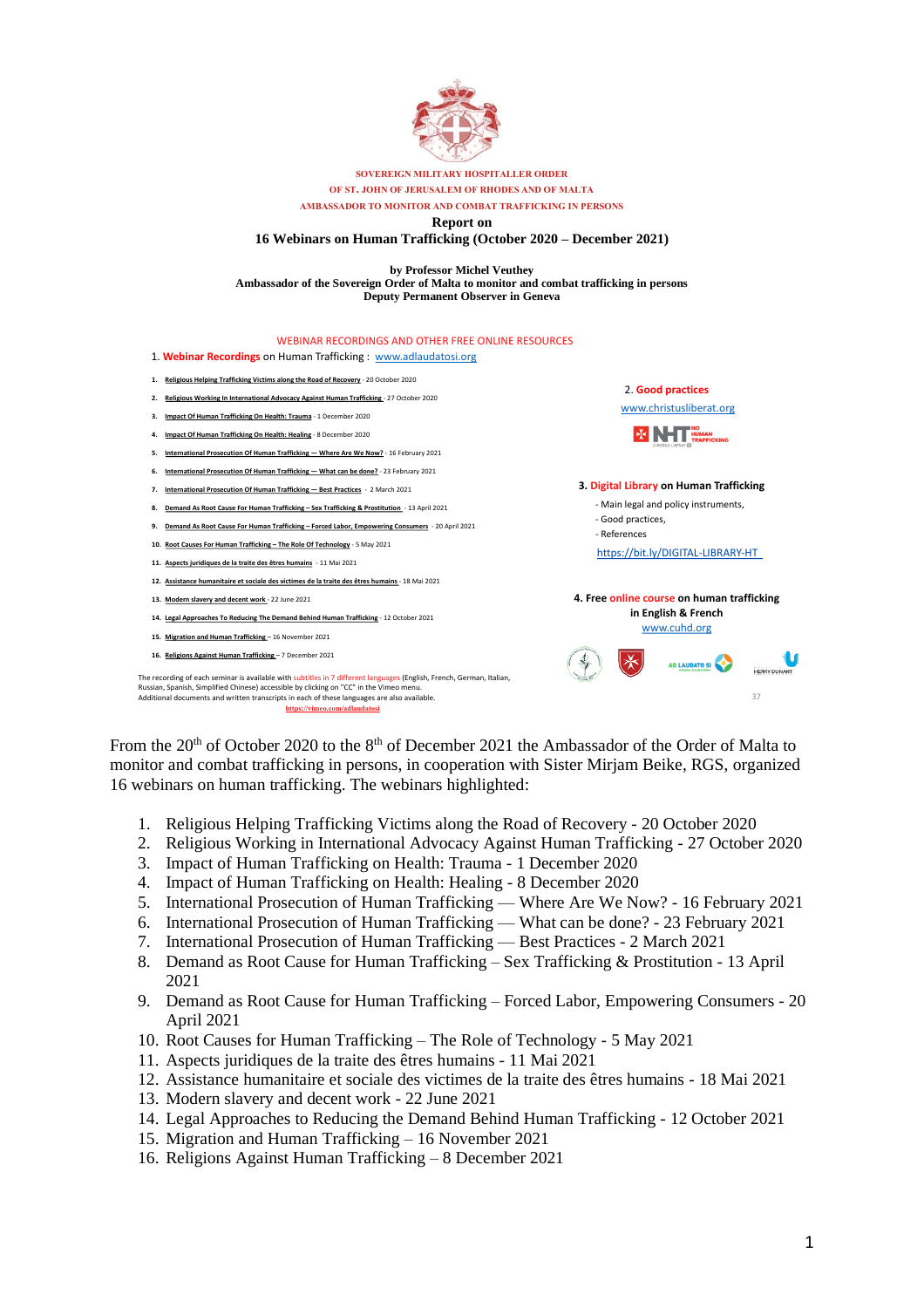We would like to express our gratitude to all speakers and participants.

The recording of each webinar is available with subtitles in 7 different languages (English, French, German, Italian, Russian, Spanish, Simplified Chinese) on [Youtube,](https://www.youtube.com/channel/UCkx8SSOMeRXmCK1nfhHr8Qg/featured) [Vimeo,](https://vimeo.com/adlaudatosi) and other websites [nohumantrafficking.orderofmalta.int](https://nohumantrafficking.orderofmalta.int/en/) as well as [www.adaludatosi.org](http://www.adaludatosi.org/) and [www.christusliberat.org](http://www.christusliberat.org/) .

## **Report on 16 Webinars on Human Trafficking (October 2020 – December 2021)**

48 speakers have participated in our 16 webinars since October 2020, co-organised by Professor Michel Veuthey, [Ambassador](https://nohumantrafficking.orderofmalta.int/en/the-ambassador/) of the Sovereign Order of Malta to Monitor and Combat [Trafficking](https://nohumantrafficking.orderofmalta.int/en/the-ambassador/) in Persons, and, for most of them, Sister Mirjam Beike, RGS, Representative at the UN in Geneva for the Sisters of Our Lady of [Charity](https://rgs.gssweb.org/) of the Good [Shepherd.](https://rgs.gssweb.org/)

A total of 866 participants from approximately 100 countries registered for the 16-part series of webinars. On average, 100 participants watched live, and between 100 and 900 watched the recorded sessions with subtitles. All participants have the option of downloading supporting documents as well as transcripts - in seven languages - of the webinars on [YouTube](https://www.youtube.com/channel/UCkx8SSOMeRXmCK1nfhHr8Qg/featured) and [Vimeo.](https://vimeo.com/adlaudatosi)

Please find hereafter the list of webinars and speakers.

**8 December 2021: Religion Against Human Trafficking**

**Prof. Michel VEUTHEY,** [Ambassador](https://nohumantrafficking.orderofmalta.int/en/the-ambassador/) of the Sovereign Order of Malta to Monitor and Combat [Trafficking](https://nohumantrafficking.orderofmalta.int/en/the-ambassador/) in Persons, Introduction.

**Sister Mirjam BEIKE,** U.N. RGS, Moderator, Representative at the UN in Geneva for [the](https://rgs.gssweb.org/) Sisters of Our Lady of Charity of the Good [Shepherd.](https://rgs.gssweb.org/) She worked 30 years with survivors of trafficking in Germany and Albania.

**H.E. Cardinal Dieudonné NZAPALAINGA and Imam Abdelouaye OUASSELEGUE**, bearing witness and taking action to avoid instrumentalization of religion by warlords and to promote reconciliation in the Central African Republic (RCA).

**Dr. Reda BENKIRANE**, sociologist, doctor in philosophy, is an international consultant in Geneva who lives between Switzerland and Morocco. Author of books on Complexity, interdisciplinary and intercultural issues, he is the founder and editor of the knowledge portal [archipress.org](http://www.archipress.org/) and the research [workshop](https://iqbal.hypotheses.org/) Iqbal.

**Rabbi François GARAÏ**, Jewish Liberal [Community](https://www.gil.ch/) of Geneva (GIL), President of the Geneva [Spiritual](http://www.aasg.ch/aasg_English/indexEnglish.html) Appeal.

**Prof. Azza KARAM**, Secretary-General, [Religions](https://www.rfp.org/) for Peace.

**16 November 2021: Migration and Human Trafficking – Assessment of the Present Situation and Proposals of Experts**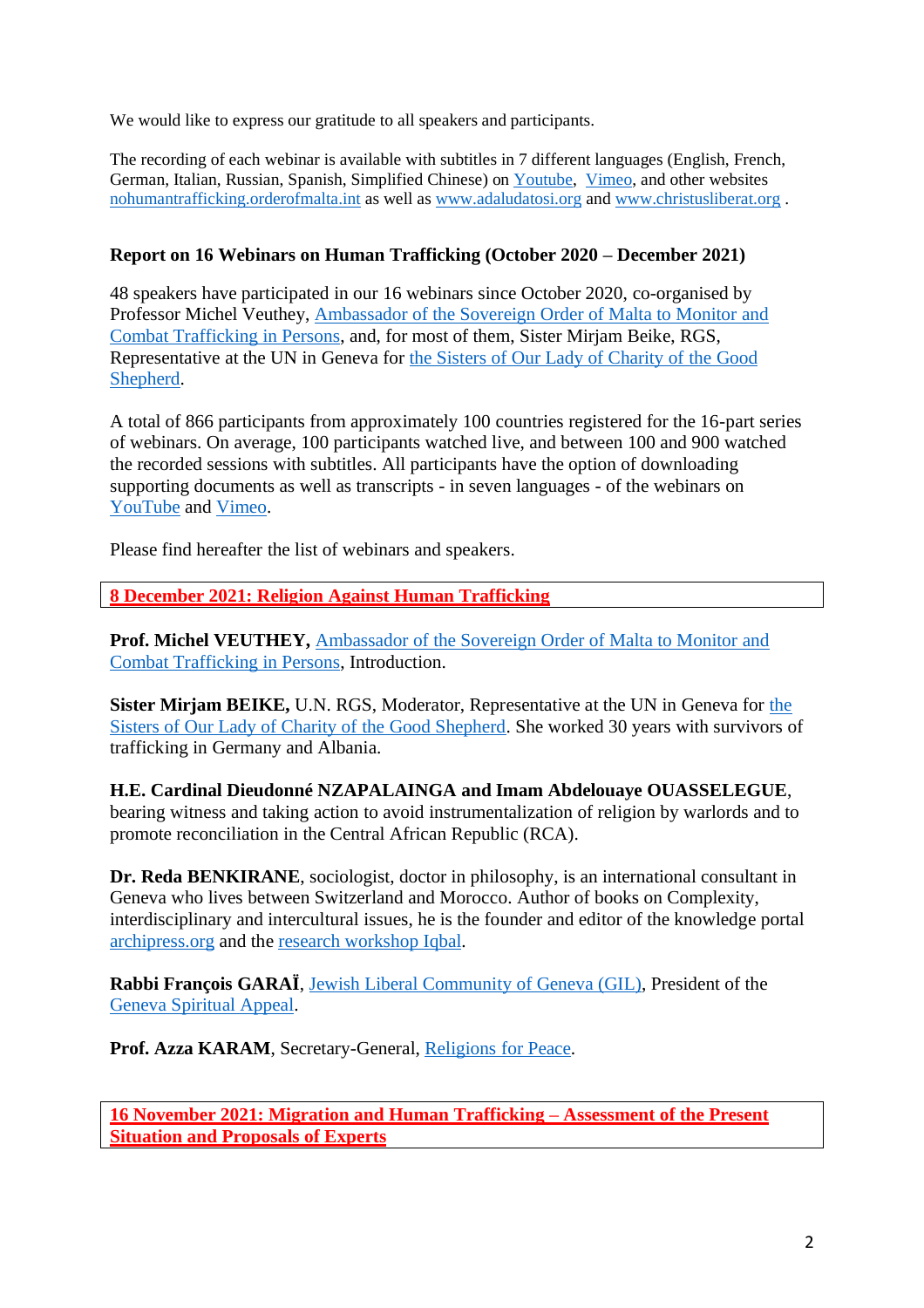**Prof. Michel VEUTHEY,** [Ambassador](https://nohumantrafficking.orderofmalta.int/en/the-ambassador/) of the Sovereign Order of Malta to Monitor and Combat [Trafficking](https://nohumantrafficking.orderofmalta.int/en/the-ambassador/) in Persons, Introduction.

**Professor Siobhán MULLALLY,** U.N. Special [Rapporteur](https://www.ohchr.org/en/issues/trafficking/pages/traffickingindex.aspx) on trafficking in persons, [especially](https://www.ohchr.org/en/issues/trafficking/pages/traffickingindex.aspx) in women and children. Professor of Human Rights Law and Director of the [Irish](https://www.nuigalway.ie/irish-centre-human-rights/) Centre for Human Rights at NUI [Galway.](https://www.nuigalway.ie/irish-centre-human-rights/) From 2017–19, Professor Mullally was the President of the Council of Europe treaty monitoring body, the Group of [Experts](https://www.coe.int/en/web/anti-human-trafficking/greta) on Action against [Trafficking](https://www.coe.int/en/web/anti-human-trafficking/greta) (GRETA).

**Kelly RYAN**, Former Coordinator of the [intergovernmental](https://www.igc-publications.ch/) consultations on migration, asylum and [refugees](https://www.igc-publications.ch/) (CIG). As a senior official of the United States Federal Government, from 2010 to 2013, she was acting Assistant Deputy Secretary for immigration and border security at the Department of Homeland Security. Vice-President of Henry Dunant [University](https://www.cuhd.org/?lang=en) College [\(CUHD\).](https://www.cuhd.org/?lang=en)

**Andria KENNEY**, Counter Trafficking in Emergencies Specialist — Migrant [Protection](https://www.iom.int/migrant-assistance-and-protection) and Assistance Division International [Organization](https://www.iom.int/migrant-assistance-and-protection) for Migration. Prior to managing global projects from IOM's headquarters, Andria has assisted vulnerable migrants in conflictaffected environments including Libya, South Sudan, Somalia, and Kenya. She co-chairs the Global [Protection](https://www.globalprotectioncluster.org/) Cluster Anti-Trafficking Task Team.

**Mgr. Robert VITILLO**, Secretary-General, [International](https://www.icmc.net/) Catholic Migration Commission a worldwide organization whose constituents are the national conferences of Catholic Bishops.

**Stéphane JAQUEMET**, [ICMC](https://www.icmc.net/) Director of Policy, Head Civil Society Coordinating Office, Global Forum on Migration & [Development](https://www.gfmd.org/) (GFMD).

**Father Mussie ZERAI,** Roman Catholic priest known for his work with migrants crossing the Mediterranean Sea from North Africa to Europe during the European migrant crisis.

**12 October 2021: Legal Approaches to Reducing the Demand behind Human Trafficking**

**Prof. Michel VEUTHEY,** [Ambassador](https://nohumantrafficking.orderofmalta.int/en/the-ambassador/) of the Sovereign Order of Malta to Monitor and Combat [Trafficking](https://nohumantrafficking.orderofmalta.int/en/the-ambassador/) in Persons, Introduction.

**Claire POTAUX-VESY**, [IOM-Berne'](https://switzerland.iom.int/fr)s Deputy Chief of Mission, Coordination Office for Switzerland and Liechtenstein.

**Brian ISELIN,** Founder of Geneva-based [slavefreetrade,](https://slavefreetrade.org/) a nonprofit working on leveraging the might of the blockchain to rid the world of slave labor, specialist and promoter of demand-side responses, reducing the driving force for all forms of human trafficking. Former Australian soldier and federal agent, 30 years of experience in the fight against human trafficking at the international level.

**Judge Marc STEINER**, from 2007 Judge at the Swiss Federal Administrative Court, His research focuses on the legal implications of the inclusion of environmental and social policies in public procurement practices. He has delivered an expertise on Green Public Procurement in Switzerland (2006) and issued a working paper on how to integrate social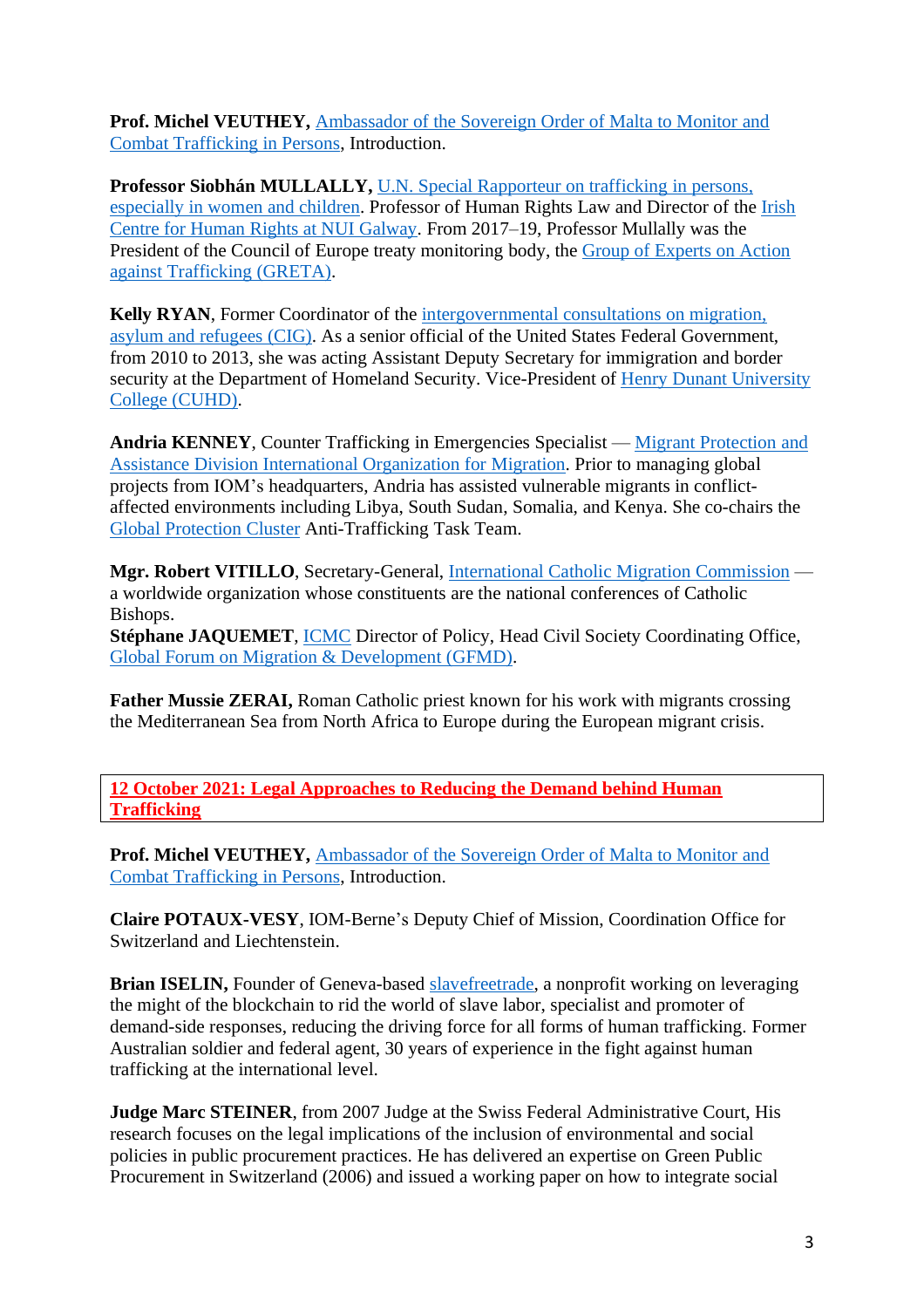aspects in public procurement processes (2009, 4th version 2017). He is one of four coauthors of the standard reference work on the practice of public procurement in Switzerland ("Praxis des öffentlichen Beschaffungsrechts", 3rd edition 2013).

**John Anthony MCCARTHY**, Chair of the Catholic Archdiocese of Sydney [Anti-Slavery](https://www.sydneycatholic.org/directory/listing/anti-slavery-taskforce) [Taskforce](https://www.sydneycatholic.org/directory/listing/anti-slavery-taskforce) Executive Team, Australian Ambassador to the Holy See from 2012 to 2016, QC, Queens Counsel at the NSW Bar and a barrister in Sydney.

# **22 June 2021: Modern Slavery and Decent Work**

**Prof. Michel VEUTHEY,** [Ambassador](https://nohumantrafficking.orderofmalta.int/en/the-ambassador/) of the Sovereign Order of Malta to Monitor and Combat [Trafficking](https://nohumantrafficking.orderofmalta.int/en/the-ambassador/) in Persons, Introduction.

**Sister Mirjam BEIKE,** U.N. RGS, Moderator, Representative at the UN in Geneva for [the](https://rgs.gssweb.org/) Sisters of Our Lady of Charity of the Good [Shepherd.](https://rgs.gssweb.org/) She worked 30 years with survivors of trafficking in Germany and Albania.

**Brian ISELIN,** Founder of Geneva-based [slavefreetrade,](https://slavefreetrade.org/) a nonprofit working on leveraging the might of the blockchain to rid the world of slave labor, specialist and promoter of demand-side responses, reducing the driving force for all forms of human trafficking. Former Australian soldier and federal agent, 30 years of experience in the fight against human trafficking at the international level.

**Cristina DURANTI**, Director of GSIF Good Shepherd [International](https://www.gsif.it/fr/) Foundation which won the Thomson Reuters Foundation Stop Slavery Award for their work fighting the exploitation of children forced to work in mines in DR Congo.

**Andrea MARCHESANI**, Special Adviser of the Order of Malta, Member of the [Migrants](https://migrants-refugees.va/) & [Refugees](https://migrants-refugees.va/) Section and Integral Human [Development](https://www.humandevelopment.va/en.html) Dicastery of the Holy See.

**Dr. Gabriele SPINA,** psychologist, project manager for the [Consortium](http://www.ilnodo.org/) Il Nodo in Catania Italy, in charge of youth protection and migrants.

**Prof. Marc CHESNEY**, Head of Department of Banking and Finance and the [Center](https://www.sustainablefinance.uzh.ch/en/about.html) of [Competence](https://www.sustainablefinance.uzh.ch/en/about.html) in Sustainable Finance of the University of Zürich (Switzerland), after having been associate dean of HEC Paris, author of "The Permanent Crisis: The Financial Oligarchy and the Failure of Democracy", for many years he has been developing a critical analysis of the financial sector and its consequences on the real economy and on the hostage-taking of democracies.

**18 May 2021: Assistance Humanitaire et Sociale des Victimes de la Traite des Êtres Humains** 

**Prof. Michel VEUTHEY,** [Ambassador](https://nohumantrafficking.orderofmalta.int/en/the-ambassador/) of the Sovereign Order of Malta to Monitor and Combat [Trafficking](https://nohumantrafficking.orderofmalta.int/en/the-ambassador/) in Persons, Introduction.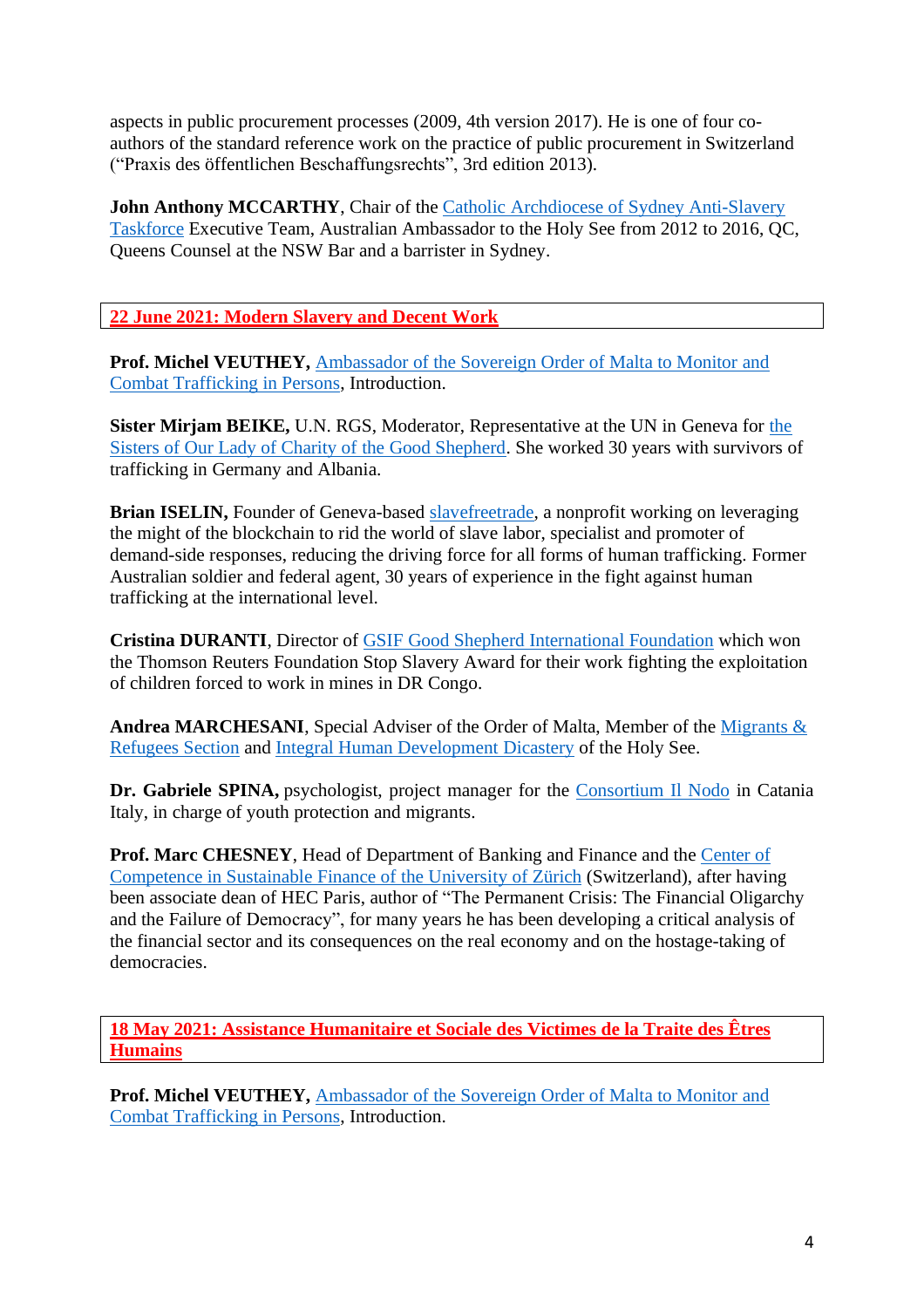**Geneviève COLAS,** Responsible for trafficking in human beings in Secours [Catholique,](https://www.secours-catholique.org/) Member of the [Commission](https://www.cncdh.fr/) nationale consultative des Droits de l'Homme (France)-Caritas France.

**Cécile RIOU-BATISTA**, Deputy Secretary General of the [Commission](https://www.cncdh.fr/) Nationale [Consultative](https://www.cncdh.fr/) des Droits de l'Homme (CNCDH).

**Cristina DURANTI**, Director of GSIF Good Shepherd [International](https://www.gsif.it/fr/) Foundation which won the Thomson Reuters Foundation Stop Slavery Award for their work fighting the exploitation of children forced to work in mines in DR Congo.

**Olivier PEYROUX**, Sociologist and co-founder of [Trajectoires,](https://www.trajectoires-asso.fr/) association specializing in the care of migrant populations living in slums and squats in France.

**Nicolas LE COZ**, Lieutenant-Colonel of the National Gendarmerie and second in command of l'Office central de lutte contre les crimes contre [l'humanité](https://www.gendarmerie.interieur.gouv.fr/notre-institution/nos-composantes/au-niveau-central/les-offices/l-office-central-de-lutte-contre-les-crimes-contre-l-humanite-les-genocides-et-les-crimes-de-guerre-oclch) et les crimes de haine [\(OCLCH\).](https://www.gendarmerie.interieur.gouv.fr/notre-institution/nos-composantes/au-niveau-central/les-offices/l-office-central-de-lutte-contre-les-crimes-contre-l-humanite-les-genocides-et-les-crimes-de-guerre-oclch)

**11 May 2021 : Aspects Juridiques de la Traite des Êtres Humains**

**Prof. Michel VEUTHEY,** [Ambassador](https://nohumantrafficking.orderofmalta.int/en/the-ambassador/) of the Sovereign Order of Malta to Monitor and Combat [Trafficking](https://nohumantrafficking.orderofmalta.int/en/the-ambassador/) in Persons, Introduction.

**Nicolas LE COZ**, Lieutenant-Colonel of the National Gendarmerie and second in command of l'Office central de lutte contre les crimes contre [l'humanité](https://www.gendarmerie.interieur.gouv.fr/notre-institution/nos-composantes/au-niveau-central/les-offices/l-office-central-de-lutte-contre-les-crimes-contre-l-humanite-les-genocides-et-les-crimes-de-guerre-oclch) et les crimes de haine [\(OCLCH\).](https://www.gendarmerie.interieur.gouv.fr/notre-institution/nos-composantes/au-niveau-central/les-offices/l-office-central-de-lutte-contre-les-crimes-contre-l-humanite-les-genocides-et-les-crimes-de-guerre-oclch)

**Morgane NICOT**, UNODC Criminal Justice Officer, Team Leader, Knowledge Development / Human Trafficking & Migrant Smuggling.

**Geneviève COLAS,** Responsible for trafficking in human beings in Secours [Catholique,](https://www.secours-catholique.org/) Member of the [Commission](https://www.cncdh.fr/) nationale consultative des Droits de l'Homme (France)-Caritas France.

**5 May 2021: Demand as Root Causes for Human Trafficking – The Role of Technology**

**Prof. Michel VEUTHEY,** [Ambassador](https://nohumantrafficking.orderofmalta.int/en/the-ambassador/) of the Sovereign Order of Malta to Monitor and Combat [Trafficking](https://nohumantrafficking.orderofmalta.int/en/the-ambassador/) in Persons, Introduction.

**Andrea MARCHESANI**, Special Adviser of the Order of Malta, Member of the [Migrants](https://migrants-refugees.va/) & [Refugees](https://migrants-refugees.va/) Section and Integral Human [Development](https://www.humandevelopment.va/en.html) Dicastery of the Holy See.

**Don Fortunato DI NOTO,** Catholic Sicilian priest (Avola – 1963), President of [Meter](https://www.associazionemeter.org/) [Association.](https://www.associazionemeter.org/) In the dark and insidious part of the web he is engaged in the fight against the crime of pedophilia and child pornography. Member of the technical table of the National Observatory against pedophilia and online child pornography of the Italian Presidency of the Council of Ministers. Member of the inter-institutional technical Group for the Fight against Pedophilia and Child Pornography of the Sicily Region. Member of the Scientific Committee of the Italian Postal and Communications Police.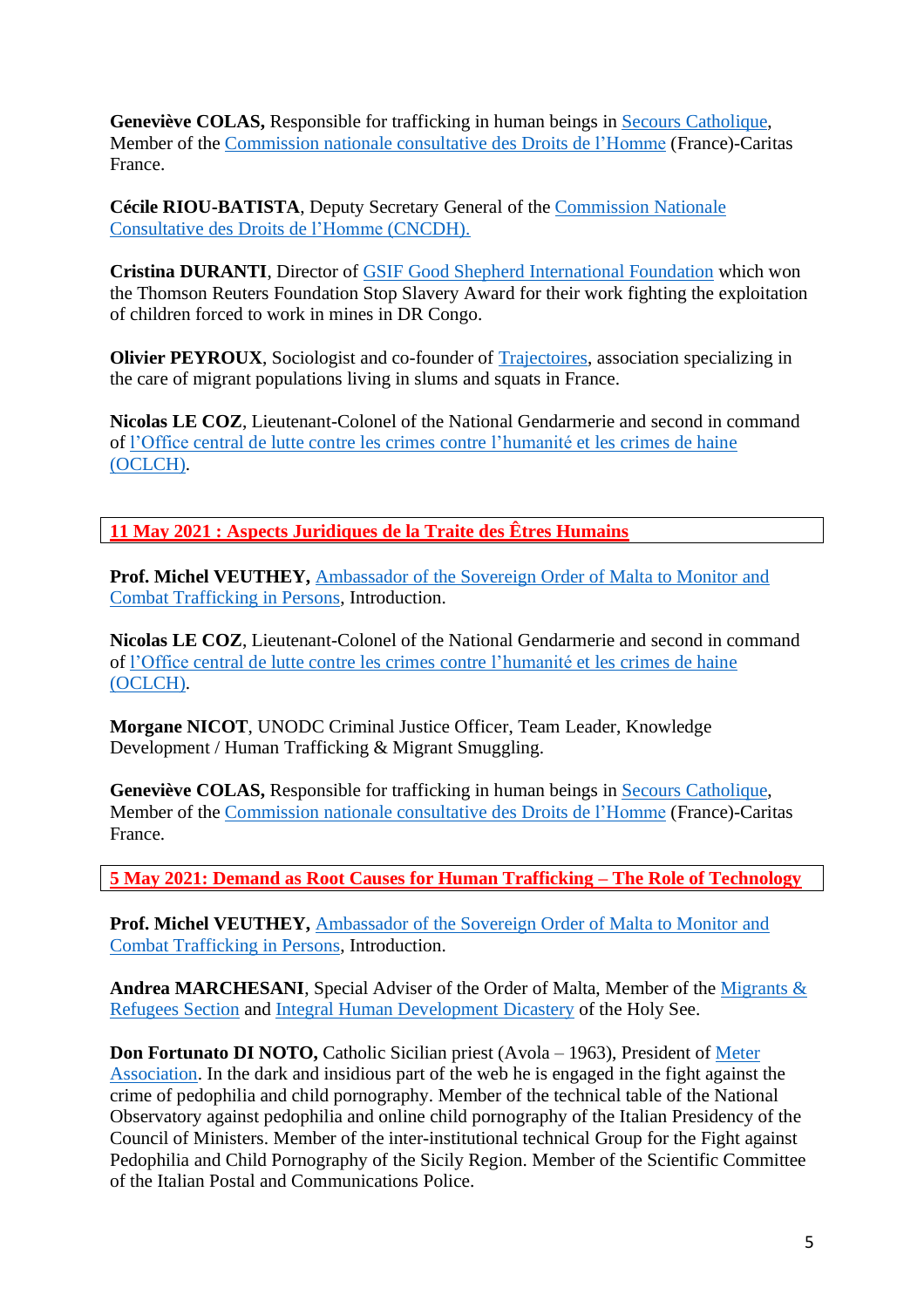**Brian ISELIN,** Founder of Geneva-based [slavefreetrade,](https://slavefreetrade.org/) a nonprofit working on leveraging the might of the blockchain to rid the world of slave labor, specialist and promoter of demand-side responses, reducing the driving force for all forms of human trafficking. Former Australian soldier and federal agent, 30 years of experience in the fight against human trafficking at the international level.

**Shawn KOHL**, Director for Central and Eastern Europe for [International](https://www.ijm.org/) Justice Mission, a human rights agency that secures justice for victims of slavery, sexual exploitation and other forms of violent oppression. IJM lawyers, investigators and aftercare professionals work with local governments to ensure victim rescue, to prosecute perpetrators and to strengthen the community and civic factors that promote functioning public justice systems.

**20 April 2021: Demand as Root Causes for Human Trafficking – Forced Labor, the Importance of Supply Chain Control by Producers and the Role of Consumers** 

**Prof. Michel VEUTHEY,** [Ambassador](https://nohumantrafficking.orderofmalta.int/en/the-ambassador/) of the Sovereign Order of Malta to Monitor and Combat [Trafficking](https://nohumantrafficking.orderofmalta.int/en/the-ambassador/) in Persons, Introduction.

**Sister Mirjam BEIKE,** U.N. RGS, Moderator, Representative at the UN in Geneva for [the](https://rgs.gssweb.org/) Sisters of Our Lady of Charity of the Good [Shepherd.](https://rgs.gssweb.org/) She worked 30 years with survivors of trafficking in Germany and Albania.

**Brian ISELIN,** Founder of Geneva-based [slavefreetrade,](https://slavefreetrade.org/) a nonprofit working on leveraging the might of the blockchain to rid the world of slave labor, specialist and promoter of demand-side responses, reducing the driving force for all forms of human trafficking. Former Australian soldier and federal agent, 30 years of experience in the fight against human trafficking at the international level.

**John Anthony MCCARTHY**, Chair of the Catholic Archdiocese of Sydney [Anti-Slavery](https://www.sydneycatholic.org/directory/listing/anti-slavery-taskforce) [Taskforce](https://www.sydneycatholic.org/directory/listing/anti-slavery-taskforce) Executive Team, Australian Ambassador to the Holy See from 2012 to 2016, QC, Queens Counsel at the NSW Bar and a barrister in Sydney.

**Cristina DURANTI**, Director of GSIF Good Shepherd [International](https://www.gsif.it/fr/) Foundation which won the Thomson Reuters Foundation Stop Slavery Award for their work fighting the exploitation of children forced to work in mines in DR Congo.

**13 April 2021: Demand as Root Causes for Human Trafficking – Sex Trafficking and Prostitution** 

**Prof. Michel VEUTHEY,** [Ambassador](https://nohumantrafficking.orderofmalta.int/en/the-ambassador/) of the Sovereign Order of Malta to Monitor and Combat [Trafficking](https://nohumantrafficking.orderofmalta.int/en/the-ambassador/) in Persons, Introduction.

**Sister Mirjam BEIKE,** U.N. RGS, Moderator, Representative at the UN in Geneva for [the](https://rgs.gssweb.org/) Sisters of Our Lady of Charity of the Good [Shepherd.](https://rgs.gssweb.org/) She worked 30 years with survivors of trafficking in Germany and Albania.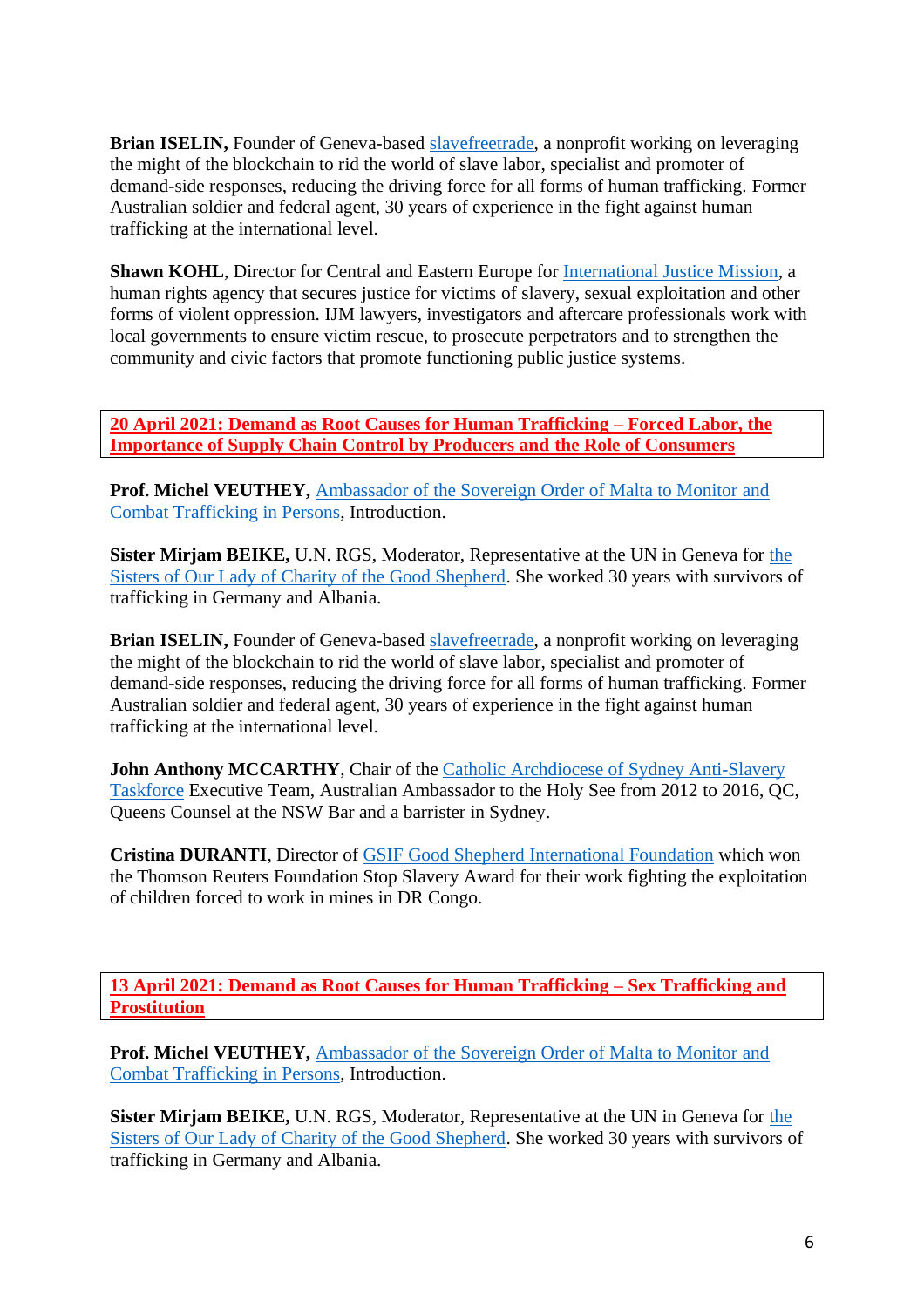**Brian ISELIN,** Founder of Geneva-based [slavefreetrade,](https://slavefreetrade.org/) a nonprofit working on leveraging the might of the blockchain to rid the world of slave labor, specialist and promoter of demand-side responses, reducing the driving force for all forms of human trafficking. Former Australian soldier and federal agent, 30 years of experience in the fight against human trafficking at the international level.

**Sandra NORAK**, Survivor of the "Lover Boy" Method to Traffick Women into Prostitution.

**Sr. Lea ACKERMANN**, Founder of [SOLWODI,](https://www.solwodi.de/texte/seite.php?id=482244&lang=en) an international association that helps women in emergency situations.

**Inge BELL,** German human rights activist, entrepreneur and second chairperson of the women's rights organization Terre des [Femmes](https://www.frauenrechte.de/) and the Bavarian branch of the aid organization [SOLWODI.](https://www.solwodi.de/texte/seite.php?id=482244&lang=en)

**2 March 2021: International Prosecution of Human Trafficking – Best Practices**

**Prof. Michel VEUTHEY,** [Ambassador](https://nohumantrafficking.orderofmalta.int/en/the-ambassador/) of the Sovereign Order of Malta to Monitor and Combat [Trafficking](https://nohumantrafficking.orderofmalta.int/en/the-ambassador/) in Persons, Introduction.

**Sister Mirjam BEIKE,** U.N. RGS, Moderator, Representative at the UN in Geneva for [the](https://rgs.gssweb.org/) Sisters of Our Lady of Charity of the Good [Shepherd.](https://rgs.gssweb.org/) She worked 30 years with survivors of trafficking in Germany and Albania.

**Msgr. Marcelo SÁNCHEZ SORONDO,** Argentine Catholic bishop, Chancellor of the [Pontifical](http://www.pas.va/content/accademia/en.html) Academy of Sciences and the [Pontifical](http://www.pass.va/content/scienzesociali/en.html) Academy of Social Sciences.

**Professor Fausto POCAR**, Honorary President, International Institute of [Humanitarian](https://iihl.org/) Law, Professor of International Law at the Law Faculty of the University of Milan. Judge of [the](https://www.icty.org/) [International](https://www.icty.org/) Criminal Tribunal for the former Yugoslavia (ICTY) in The Hague, President of the Tribunal from 2005 to 2008. Judge of the Appeals Chamber of the [International](https://unictr.irmct.org/) Criminal [Tribunal](https://unictr.irmct.org/) for Rwanda (ICTR). In 2017, Pocar was appointed Judge ad hoc of the [International](https://www.icj-cij.org/en) Court of [Justice](https://www.icj-cij.org/en) (ICJ) in the case between Ukraine and the Russian Federation.

**Morgane NICOT**, UNODC Criminal Justice Officer, Team Leader, Knowledge Development / Human Trafficking & Migrant Smuggling.

**Brian ISELIN,** Founder of Geneva-based [slavefreetrade,](https://slavefreetrade.org/) a nonprofit working on leveraging the might of the blockchain to rid the world of slave labor, specialist and promoter of demand-side responses, reducing the driving force for all forms of human trafficking. Former Australian soldier and federal agent, 30 years of experience in the fight against human trafficking at the international level.

**Don Fortunato DI NOTO,** Catholic Sicilian priest (Avola – 1963), President of [Meter](https://www.associazionemeter.org/) [Association.](https://www.associazionemeter.org/) In the dark and insidious part of the web he is engaged in the fight against the crime of pedophilia and child pornography. Member of the technical table of the National Observatory against pedophilia and online child pornography of the Italian Presidency of the Council of Ministers. Member of the inter-institutional technical Group for the Fight against Pedophilia and Child Pornography of the Sicily Region. Member of the Scientific Committee of the Italian Postal and Communications Police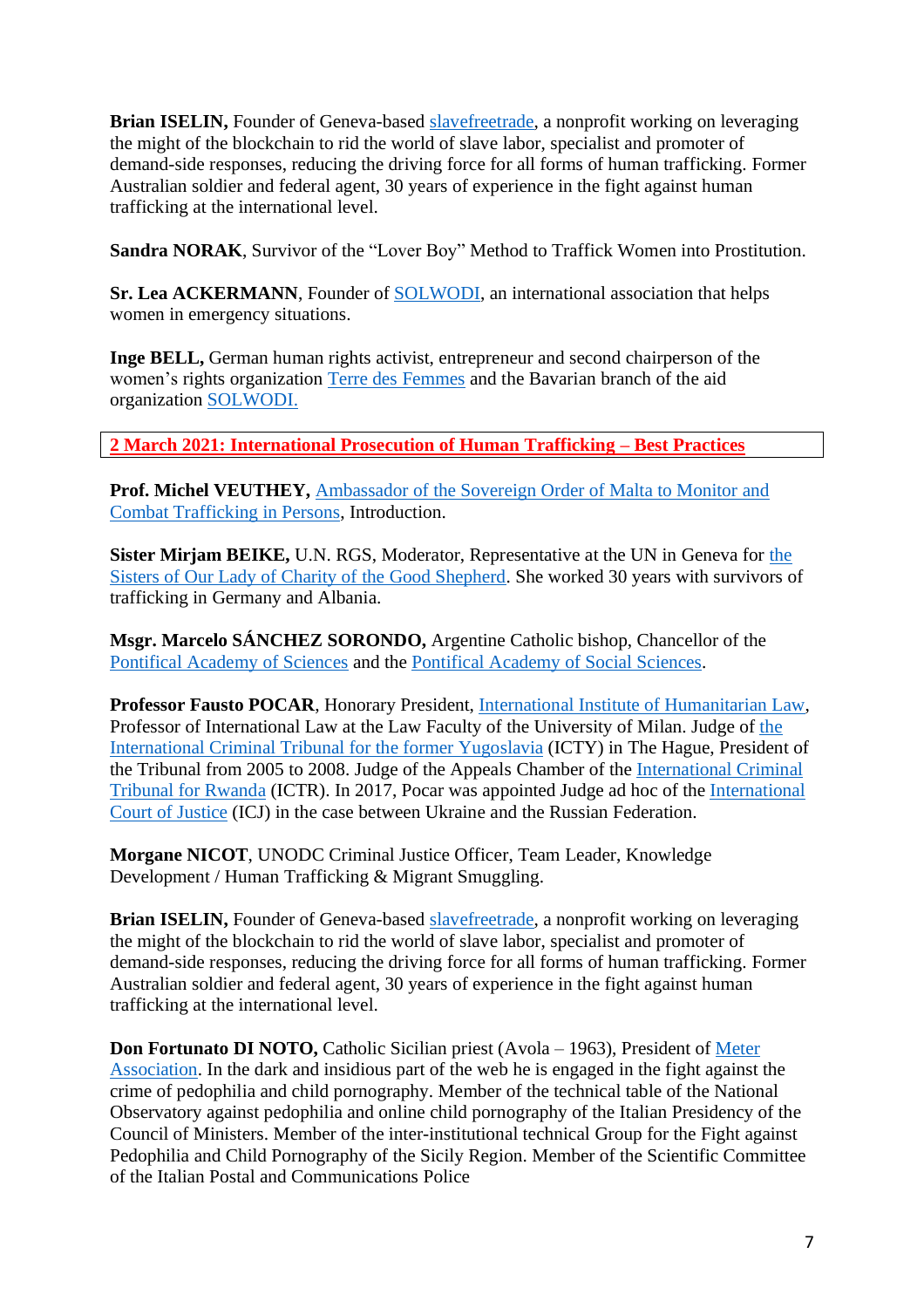## **23 February 2021: International Prosecution of Human Trafficking – What Can Be Done?**

**Prof. Michel VEUTHEY,** [Ambassador](https://nohumantrafficking.orderofmalta.int/en/the-ambassador/) of the Sovereign Order of Malta to Monitor and Combat [Trafficking](https://nohumantrafficking.orderofmalta.int/en/the-ambassador/) in Persons, Introduction.

**Ambassador Elisabeth TICHY**, Chair of the United Nations Human Rights Council since December 2019, Permanent Representative of Austria to the United Nations Office at Geneva since December 2017, former Director General for Legal and Consular Affairs at the Federal Ministry for Europe, Integration and Foreign Affairs. Ambassador Tichy-Fisslberger has been the first Austrian National Coordinator on Combatting Human Trafficking as well as President of the Austrian Task Force on [Combatting](https://www.bmeia.gv.at/en/european-foreign-policy/human-rights/combating-trafficking-in-human-beings/) Human Trafficking since 2009.

**Kevin HYLAND**, 30 years' experience of police investigation. From 2010, Head for the establishment of the Metropolitan Police Human Trafficking response in UK and from 2014 to May 2018, first Independent Anti-Slavery Commissioner for the UK government**,** from 2018, Ireland's representative to the Council of Europe [Independent](https://www.coe.int/en/web/anti-human-trafficking/greta) Group of Experts for [Trafficking](https://www.coe.int/en/web/anti-human-trafficking/greta) (Greta). Currently Chair of the Leadership Group for Responsible [Recruitment](https://www.ihrb.org/employerpays/leadership-group-for-responsible-recruitment) (the leverage of major international brands to promote responsible recruitment practices in the way that migrant workers are recruited) and senior advisor for the Santa Marta Group (Church and Law Enforcement Combatting Modern Slavery).

**Jennifer RICHARDSON,** Director of the Provincial Anti-Human Trafficking [Coordination](https://www.ontario.ca/page/human-trafficking-services-and-supports) [Office](https://www.ontario.ca/page/human-trafficking-services-and-supports) housed in the Ontario Ministry of Community and Social Services (MCSS, established to oversee and coordinate the implementation of Ontario's Strategy to End Human Trafficking across government) — former HT victim.

**Peter WILIAMS,** Principal Advisor on Modern Slavery for [International](https://www.ijm.org/) Justice Mission (IJM), leading IJM's center of excellence in addressing slavery and developing globally applicable best practices from IJM's extensive programmatic experience worldwide. Peter has ten years' counter-slavery experience with IJM in the field, having led two IJM field offices in combatting modern slavery. Peter has a Ba/LLB(Hons) from the University of Auckland, New Zealand and began his career as a Crown Prosecutor in Auckland.

**Brian ISELIN,** Founder of Geneva-based [slavefreetrade,](https://slavefreetrade.org/) a nonprofit working on leveraging the might of the blockchain to rid the world of slave labor, specialist and promoter of demand-side responses, reducing the driving force for all forms of human trafficking. Former Australian soldier and federal agent, 30 years of experience in the fight against human trafficking at the international level.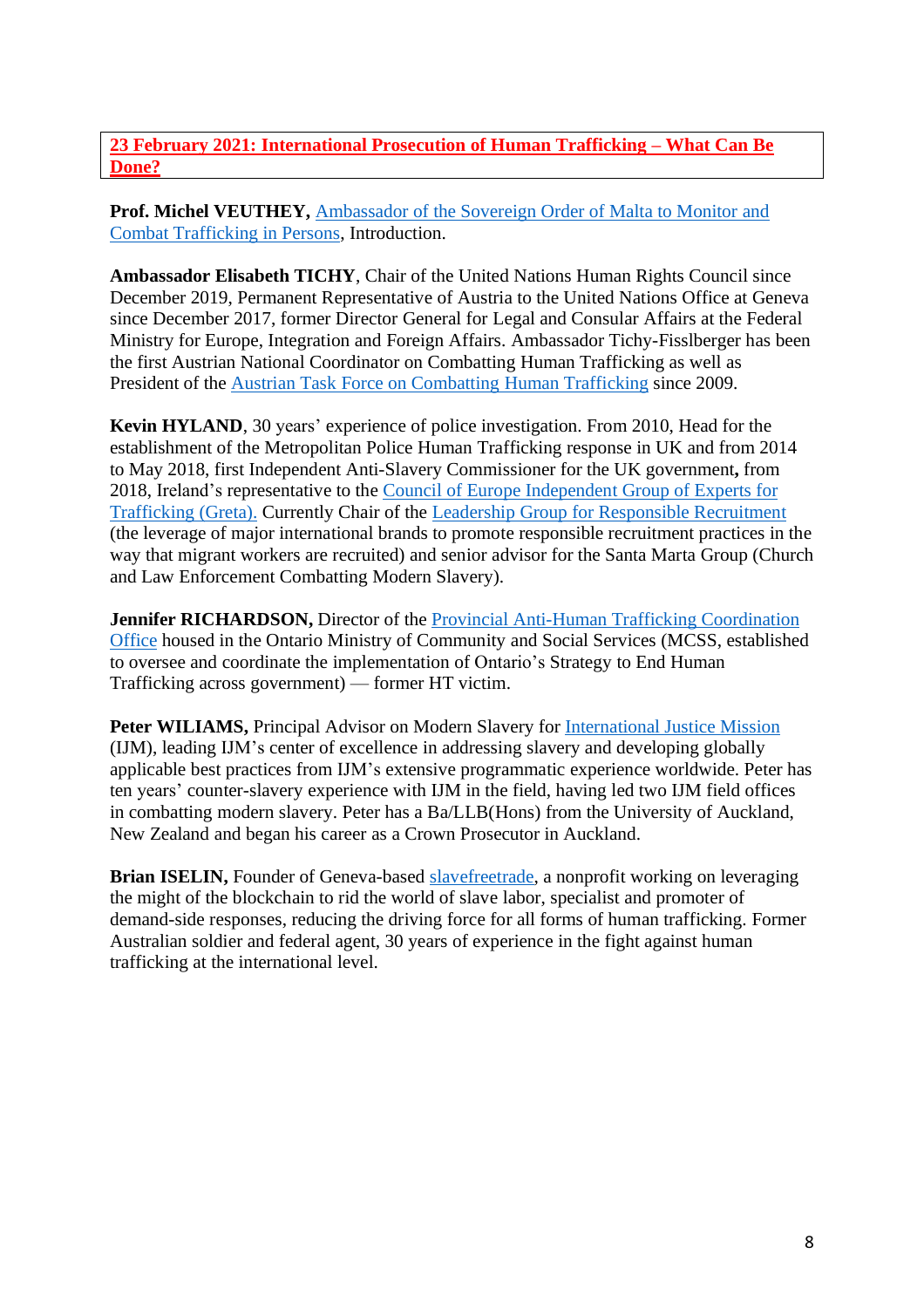**16 February 2021: International Prosecution of Human Trafficking – Where Are We Now?**

**Prof. Michel VEUTHEY,** [Ambassador](https://nohumantrafficking.orderofmalta.int/en/the-ambassador/) of the Sovereign Order of Malta to Monitor and Combat [Trafficking](https://nohumantrafficking.orderofmalta.int/en/the-ambassador/) in Persons, Introduction.

**Morgane NICOT**, UNODC Criminal Justice Officer, Team Leader, Knowledge Development / Human Trafficking & Migrant Smuggling.

**Kevin HYLAND**, 30 years' experience of police investigation. From 2010, Head for the establishment of the Metropolitan Police Human Trafficking response in UK and from 2014 to May 2018, first Independent Anti-Slavery Commissioner for the UK government**,** from 2018, Ireland's representative to the Council of Europe [Independent](https://www.coe.int/en/web/anti-human-trafficking/greta) Group of Experts for [Trafficking](https://www.coe.int/en/web/anti-human-trafficking/greta) (Greta). Currently Chair of the Leadership Group for Responsible [Recruitment](https://www.ihrb.org/employerpays/leadership-group-for-responsible-recruitment) (the leverage of major international brands to promote responsible recruitment practices in the way that migrant workers are recruited) and senior advisor for the Santa Marta Group (Church and Law Enforcement Combatting Modern Slavery).

**Dr. Olivia SMITH**, Human Trafficking Specialist, presently Project Lead, TIP National Action Plan (Trafficking In Persons Report), Barbados, American Bar [Association](https://www.americanbar.org/advocacy/rule_of_law/where_we_work/latin_america_caribbean/barbados/) Rule of Law [Initiative](https://www.americanbar.org/advocacy/rule_of_law/where_we_work/latin_america_caribbean/barbados/) (ABA ROLI). She served for several years in various capacities within the Government of Barbados, the [CARICOM](https://caricom.org/) Secretariat (Caribbean Community) and as Executive Director of the Caribbean [Anti-Human](https://tcatf.org/) Trafficking Foundation.

**Brian ISELIN,** Founder of Geneva-based [slavefreetrade,](https://slavefreetrade.org/) a nonprofit working on leveraging the might of the blockchain to rid the world of slave labor, specialist and promoter of demand-side responses, reducing the driving force for all forms of human trafficking. Former Australian soldier and federal agent, 30 years of experience in the fight against human trafficking at the international level.

**8 December 2020: Impact of Human Trafficking on Health – Healing** 

**Prof. Michel VEUTHEY,** [Ambassador](https://nohumantrafficking.orderofmalta.int/en/the-ambassador/) of the Sovereign Order of Malta to Monitor and Combat [Trafficking](https://nohumantrafficking.orderofmalta.int/en/the-ambassador/) in Persons, Introduction.

**Sister Mirjam BEIKE,** U.N. RGS, Moderator, Representative at the UN in Geneva for [the](https://rgs.gssweb.org/) Sisters of Our Lady of Charity of the Good [Shepherd.](https://rgs.gssweb.org/) She worked 30 years with survivors of trafficking in Germany and Albania.

**Mariana MESHI**, Director of the shelter ["Different](http://differentandequal.org/en/) & Equal" in Tirana Albania.

**Adelajda ALIKAJ,** has a background in clinical psychology, and has worked for 4 years directly with victims of trafficking in the Organization [Different](http://differentandequal.org/en/) & Equal. She has given contribution in different roles in the organization, organizing Art Therapy Sessions, which is a form of psychotherapy that uses art as its primary mode of expression and communication.

**Irena KRAJA,** Coordinator / Psychologist at MWL Advice & [Service](https://www.albaniahope.com/get-involved-2/) Center of Tirana ASC (Albania).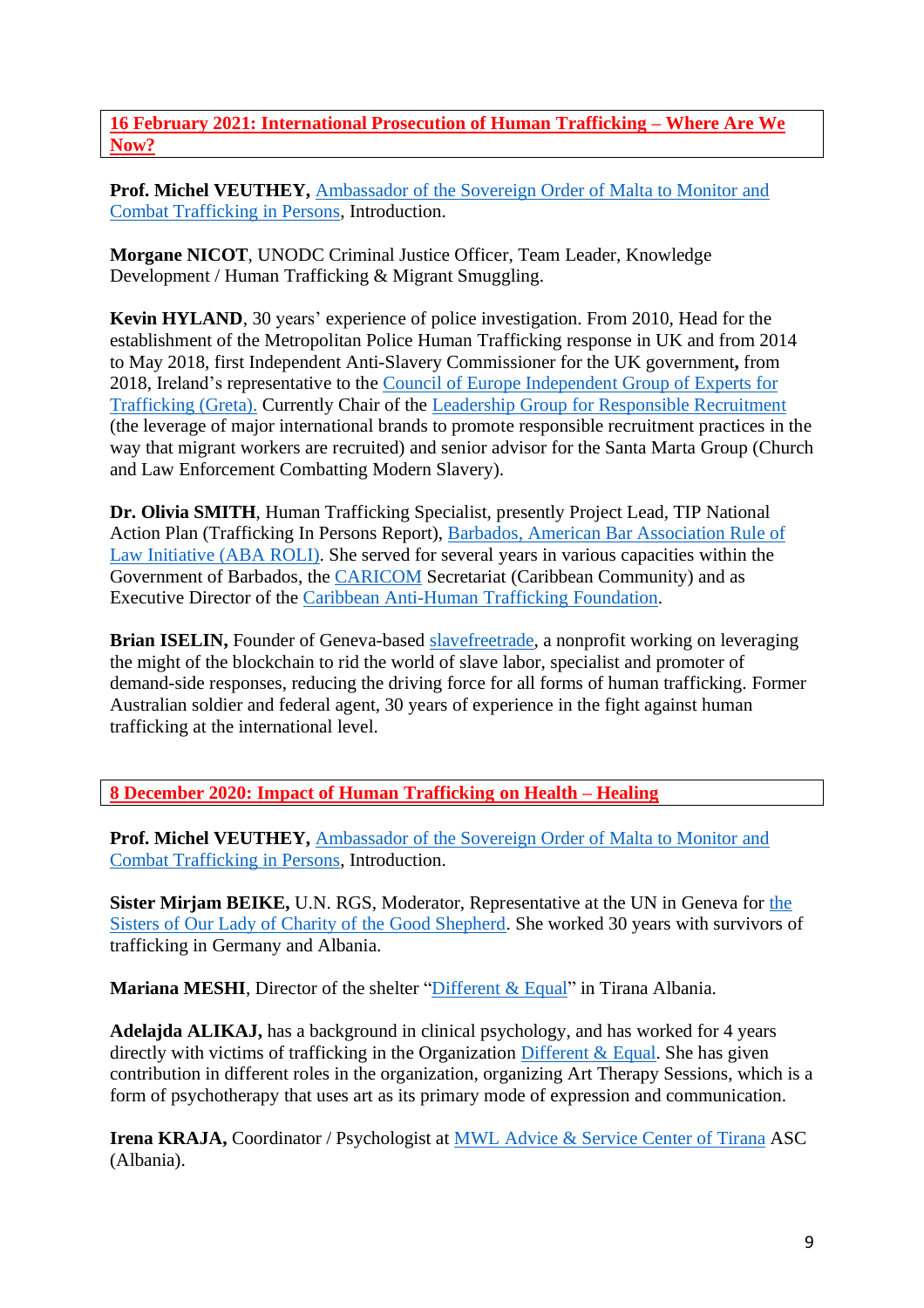**1 December 2021: Impact of Human Trafficking on Health – Trauma** 

**Prof. Michel VEUTHEY,** [Ambassador](https://nohumantrafficking.orderofmalta.int/en/the-ambassador/) of the Sovereign Order of Malta to Monitor and Combat [Trafficking](https://nohumantrafficking.orderofmalta.int/en/the-ambassador/) in Persons, Introduction.

**Sister Mirjam BEIKE,** U.N. RGS, Moderator, Representative at the UN in Geneva for [the](https://rgs.gssweb.org/) Sisters of Our Lady of Charity of the Good [Shepherd.](https://rgs.gssweb.org/) She worked 30 years with survivors of trafficking in Germany and Albania.

**Irena KRAJA,** Coordinator / Psychologist at **MWL** Advice & [Service](https://www.albaniahope.com/get-involved-2/) Center of Tirana ASC (Albania).

**Dr. Elizabeth SAENZ, M.D.**, UNODC, Project coordinator, Liaison Officer WHO Geneva.

**Theo HENDRICKX,** Manna Foundation' Founder. The Manna Foundation offers psychosocial, pastoral and therapeutic help and advices on polyclinical basis. The expertise bureau offers a wide range of assistance, training and scientific research with regard to human trafficking, specifically to Loverboy problems, domestic violence and honor related violence. Theo Hendrickx is also a former police official.

**27 October 2021: Religious Working in International Advocacy Against Human Trafficking**

**Prof. Michel VEUTHEY,** [Ambassador](https://nohumantrafficking.orderofmalta.int/en/the-ambassador/) of the Sovereign Order of Malta to Monitor and Combat [Trafficking](https://nohumantrafficking.orderofmalta.int/en/the-ambassador/) in Persons, Introduction.

**Mgr. Robert VITILLO**, Secretary-General, [International](https://www.icmc.net/) Catholic Migration Commission a worldwide organization whose constituents are the national conferences of Catholic Bishops.

**Sister Mirjam BEIKE,** U.N. RGS, Moderator, Representative at the UN in Geneva for [the](https://rgs.gssweb.org/) Sisters of Our Lady of Charity of the Good [Shepherd.](https://rgs.gssweb.org/) She worked 30 years with survivors of trafficking in Germany and Albania.

**Sister Imelda POOLE**, IBVM, President of [RENATE](https://www.renate-europe.net/) Network, OBE.

**Sister Winifred DOHERTY**, NGO Main Representative at the UN in NY, Good [Shepherd](https://rgs.gssweb.org/) [Sisters.](https://rgs.gssweb.org/)

**Brian BOND**, Director of Edmund Rice [International,](http://www.edmundriceinternational.org/) committed to working for children and young people who are marginalized.

**Luke DE PULFORD,** Director and Co-Founder ARISE [Foundation.](https://www.arisefdn.org/)